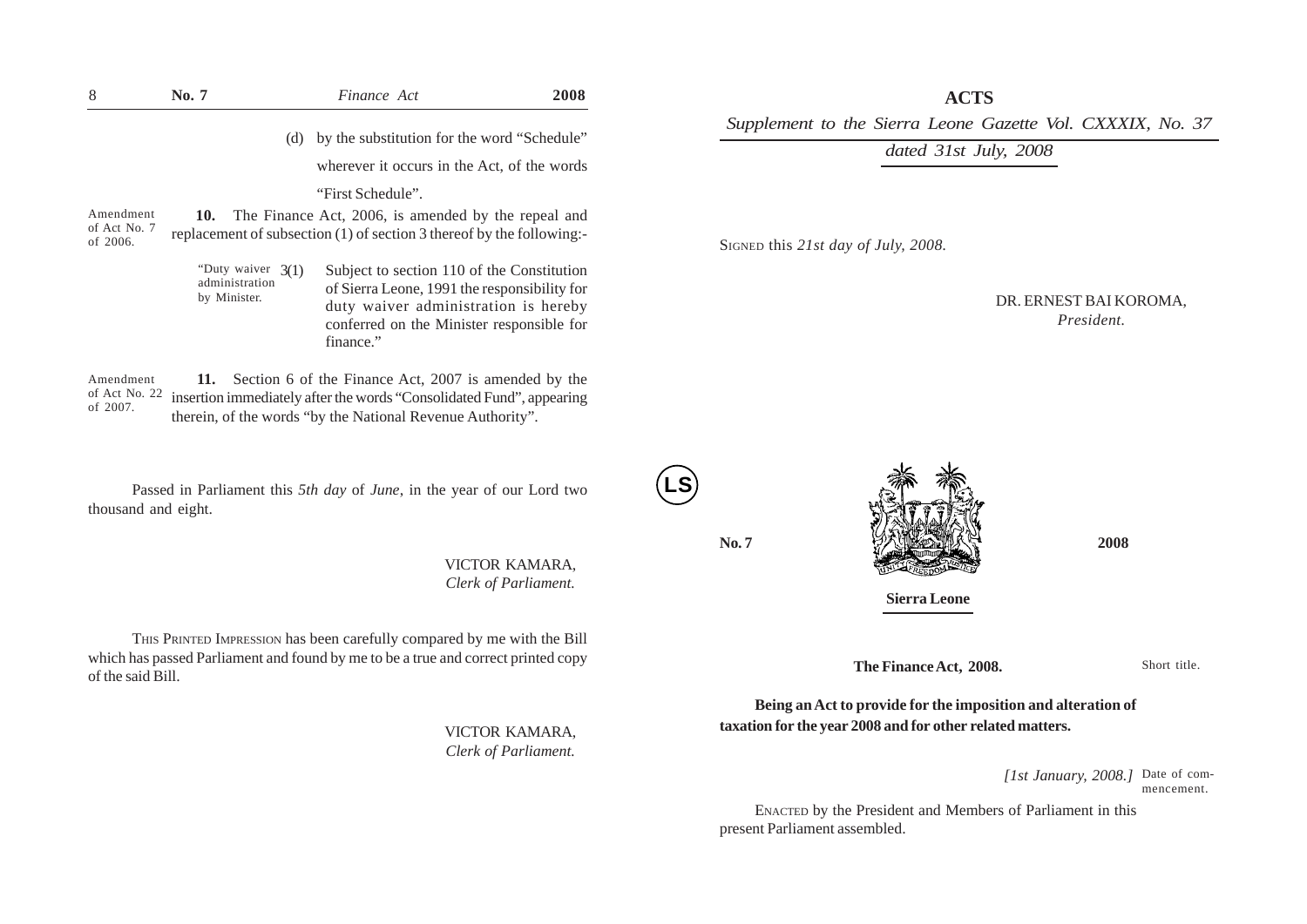| $\overline{c}$                                                                                                                                                                    | No. 7                                                                                                           | Finance Act                                                                                                                                                                                                                                                                | 2008 | No. 7                                                                                                                                                                 | Finance Act                                                                                                                                                                                                                           | 2008                                  |  |
|-----------------------------------------------------------------------------------------------------------------------------------------------------------------------------------|-----------------------------------------------------------------------------------------------------------------|----------------------------------------------------------------------------------------------------------------------------------------------------------------------------------------------------------------------------------------------------------------------------|------|-----------------------------------------------------------------------------------------------------------------------------------------------------------------------|---------------------------------------------------------------------------------------------------------------------------------------------------------------------------------------------------------------------------------------|---------------------------------------|--|
| Commence-<br>ment.                                                                                                                                                                | 1. Unless otherwise provided, this Act shall be deemed to<br>have come into operation on the 1st January, 2008. |                                                                                                                                                                                                                                                                            |      | (f) for wheat flour under H.S. Code 1106. 30.00<br>the duty is $10\%$ ;                                                                                               |                                                                                                                                                                                                                                       |                                       |  |
| Amendment<br>of Cap. 271.                                                                                                                                                         |                                                                                                                 | 2. The Customs Acts, is amended by the insertion<br>immediately after section 9 thereof of the following:-                                                                                                                                                                 |      |                                                                                                                                                                       | for sugar under H.S. Code 1701, the duty is<br>(g)<br>10%.                                                                                                                                                                            |                                       |  |
|                                                                                                                                                                                   | "Preship-<br>9A.<br>ment and<br>destination                                                                     | Any goods imported into Sierra Leon shall<br>be subject to-                                                                                                                                                                                                                |      | 5. The Forestry Act, 1988 is amended by the insertion Amendment<br>of Act No. 7<br>immediately after section 25 thereof, of the following:-<br>of 1988.               |                                                                                                                                                                                                                                       |                                       |  |
|                                                                                                                                                                                   | inspection.                                                                                                     | pre-shipment or destination inspection;<br>(a)<br>and                                                                                                                                                                                                                      |      | "Export"<br>levy on<br>timber.                                                                                                                                        | 25A. An exporter of any timber or timber products shall,<br>before the exportation, pay to the National                                                                                                                               |                                       |  |
|                                                                                                                                                                                   |                                                                                                                 | the payment of the appropriate inspec-<br>(b)<br>tion fees."                                                                                                                                                                                                               |      |                                                                                                                                                                       | Revenue Authority as export levy on every twenty<br>cubic metres of such timber or part thereof, the<br>leone equivalent of US\$ 1500.".                                                                                              |                                       |  |
| 3. The Control of Betting and Lotteries Act, 1969, is amended<br>Amendment<br>of Act No. 3<br>by the insertion immediately after section 3 thereof of the following:-<br>of 1969. |                                                                                                                 |                                                                                                                                                                                                                                                                            |      | The Mines and Minerals Act, 1994 is amended by the Amendment<br>6.<br>of Act No. 5<br>insertion immediately after section 107 thereof, of the following:-<br>of 1994. |                                                                                                                                                                                                                                       |                                       |  |
|                                                                                                                                                                                   | "Tax on<br>3A.<br>winnings of<br>lottery.                                                                       | Every winner or other person to whom any<br>prize-winning money in respect of any<br>lottery is paid or is payable, shall, if that<br>prize-money is Le500,000 or more, pay<br>thereon a tax at the rate of ten per centum or<br>such other rate as the Minister may, from |      | "Export<br>levy on<br>dimension<br>stones.                                                                                                                            | 107A. An exporter of dimension stones shall, before the<br>exportation, pay to the National Revenue<br>Authority as export levy on every twenty cubic<br>metres of such stones or part thereof, the leone<br>equivalent of US\$ 500". |                                       |  |
|                                                                                                                                                                                   |                                                                                                                 | time to time, specify by order made by<br>statutory instrument, to be withheld by the<br>person or body making the payment.".                                                                                                                                              |      | 7.                                                                                                                                                                    | The Sales Tax Act, 1995 is amended in section 4 thereof - Amendment<br>(a) by the insertion at the end of subsection (1)                                                                                                              | of Act No. 5<br>of 1995.              |  |
| Amendment<br>4. The Schedule to the Customs Tariff Act, 1978, being the<br>of Schedule<br>External Tariff of the Republic of Sierra Leone, is amended as follows:-                |                                                                                                                 |                                                                                                                                                                                                                                                                            |      | thereof, of the following:-                                                                                                                                           |                                                                                                                                                                                                                                       |                                       |  |
| to Act No. 16<br>of 1978.                                                                                                                                                         |                                                                                                                 |                                                                                                                                                                                                                                                                            |      |                                                                                                                                                                       | "(f) cigarettes and other tobacco products"                                                                                                                                                                                           |                                       |  |
|                                                                                                                                                                                   | (a) for cigarettes under H.S. Code 23402.20.00<br>the duty is $10\%$ ;                                          |                                                                                                                                                                                                                                                                            |      |                                                                                                                                                                       | (b) by the insertion immediately after paragraph                                                                                                                                                                                      |                                       |  |
|                                                                                                                                                                                   |                                                                                                                 | (b) for other tobacco products under H.S. Code<br>2402.90.00, the duty is 10%;                                                                                                                                                                                             |      | (c) of subsection $(2)$ thereof, of the following:-                                                                                                                   |                                                                                                                                                                                                                                       |                                       |  |
|                                                                                                                                                                                   | (c)                                                                                                             |                                                                                                                                                                                                                                                                            |      |                                                                                                                                                                       | "(d) fifteen percent of the taxable value of cigarettes                                                                                                                                                                               |                                       |  |
|                                                                                                                                                                                   |                                                                                                                 | for computers or word processing machines<br>under H. S. Code 8469.11.00, the duty is 0%;                                                                                                                                                                                  |      |                                                                                                                                                                       | and other tobacco products.".                                                                                                                                                                                                         |                                       |  |
|                                                                                                                                                                                   |                                                                                                                 | (d) for computer accessories under H.S. Code<br>8473.10.00 the duty is 0%;                                                                                                                                                                                                 |      | 8.                                                                                                                                                                    | The Income Tax Act, 2000 is amended-                                                                                                                                                                                                  | Amendment<br>of Act No. 8<br>of 2000. |  |
|                                                                                                                                                                                   | (e)                                                                                                             | for rice (broken) under H.S. Code 1006.40.00,<br>the duty is 10%.                                                                                                                                                                                                          |      |                                                                                                                                                                       | (a) in section 31 thereof by the repeal<br>and replacement of paragraph (k) by the<br>following:-                                                                                                                                     |                                       |  |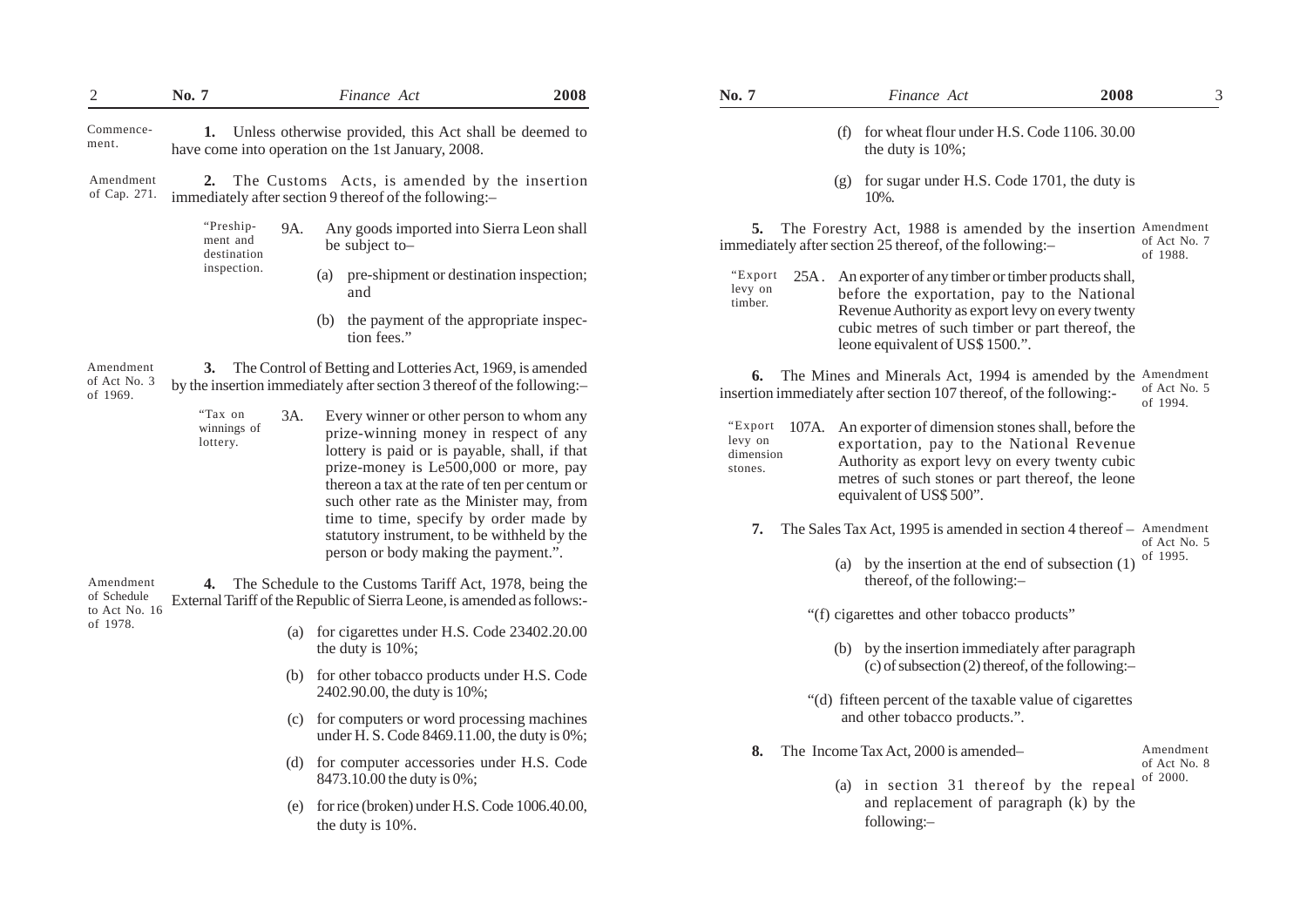.

mises.

5

- "(k) winnings below Le500,000 from any lottery;"
- (b) in section 105 thereof–
	- (i) in subsection (3), by the substitution for the full stop at the end of paragraph (b) of a semi-colon; and the insertion immediately after that paragraph of the following:-
- "(c) a tax payer who files an objection to, notice of appeal against, or an application for an amendment to, an assessment which is not determined in his favour, shall pay as penalty 25% interest on the difference between that assessment and the undisputed tax liability.".
	- (ii) by the substitution for the words "seventy-two hours" appearing in subsections (5) and (6) thereof, of the words" five days";
	- (c) in section 114 thereof–
		- (i) by the repeal and replacement of subsection (4) by the following: **-**
- "(4) The Commissioner-General shall not release any consignment of goods unless the consignee produces to the Commissioner-General–
	- (a) a customs income tax clearance certificate; and
	- (b) evidence that the consignee is not in arrears of any other tax collected by the National Revenue Authority which is applicable to the consignee.";
		- (ii) by the insertion immediately after subsection (5) thereof, of the following:-
- "(6) Notwithstanding the payment of the amount specified in subsection (1), the Commissioner-General may prevent the release of goods to the importer, where the importer is in arrears of other taxes collected by the National Revenue Authority which are applicable to him.":
	- (d) by the insertion in Part IV of the First Schedule thereof, of the following:-
	- "Winnings of Le500,000 and above from any lottery;........10%";
		- (e) by the insertion immediately after section 155 thereof of the following:-

155A. Any person who breaks the seal on any sealed premises without the authority of the Commissioner-General commits an offence and is liable on conviction to a fine of not less than Le5,000,000 or to a term of imprisonment not exceeding 6 months or to both."; "Breaking sealed pre-

- (f) in section 2,by the insertion of the following definition:-
- "lottery" includes any scheme, system or device for the sale, gift, distribution or disposal of any property or right in any manner, depending on, or to be determined by, chance, whether by the throwing or casting of dice, or by the drawing of tickets, cards, lots, numbers or figures, or by means of a wheel or trained animal or by football pool or otherwise;".

**9.** The National Revenue Authority Act, 2002 is amended in Amendment section 12-. of Act No. 11 of 2002.

> (a) by the insertion immediately after paragraph (a) of subsection (2) thereof, of the following:-